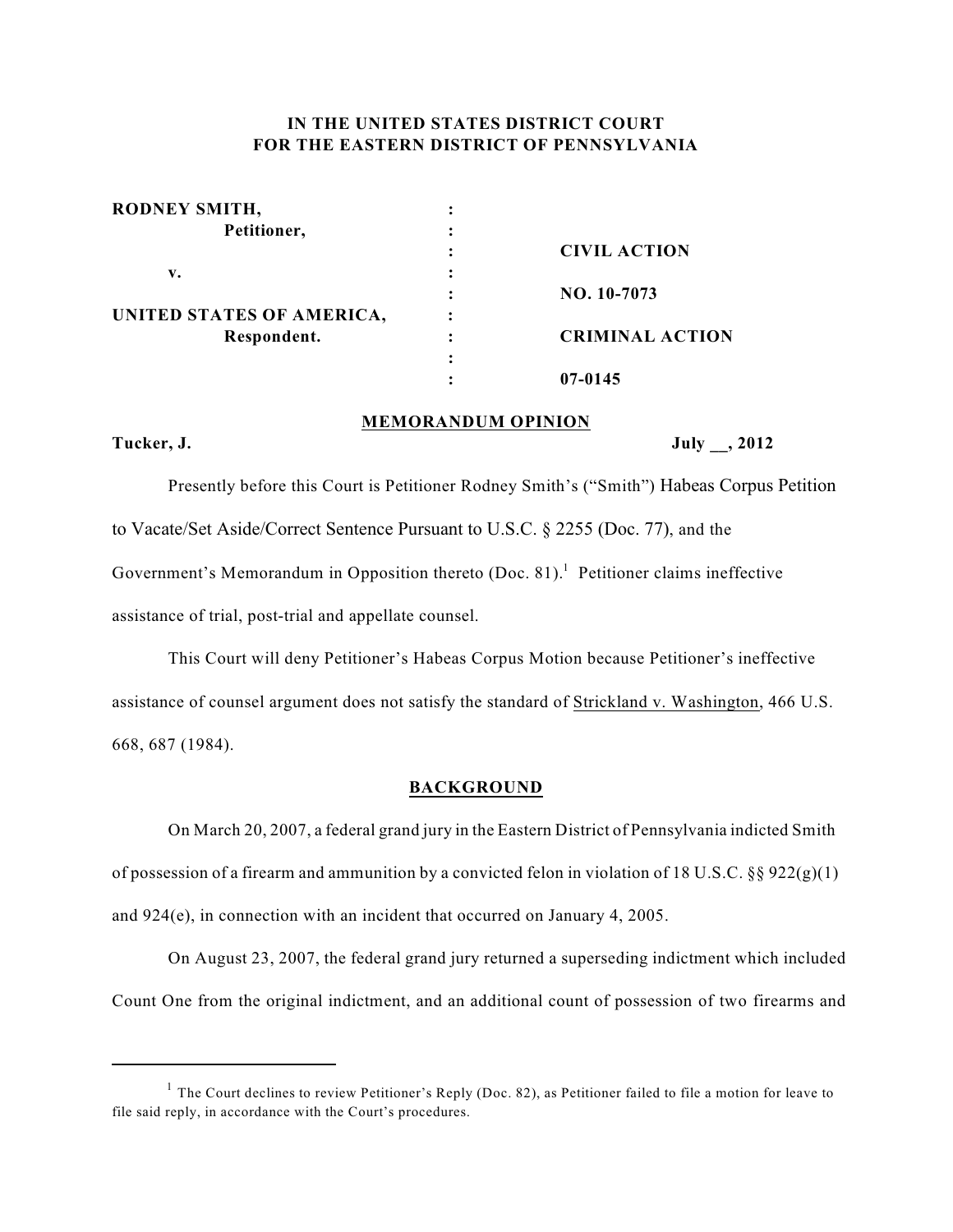ammunition by a convicted felon in violation of 18 U.S.C. §§  $922(g)(1)$  and  $924(e)$ , in connection with an incident that occurred on May 4, 2007.

On February 6, 2008, after a three-day trial, a jury verdict was returned. The jury found Smith guilty on both counts. On May 15, 2008, Smith's sentencing hearing was held. At the hearing, the Court determined that Smith's total offense level was 40, and that he was in a criminal category of VI, which led to an advisory guideline range of 360 months to life imprisonment. Ultimately, the Court followed the advisory guideline, and sentenced Smith to 360 months, five years of supervised release, a fine of \$5,000, and a \$300 special assessment fee. Smith filed a timely appeal. The Third Circuit affirmed both the conviction and sentence. United States v. Smith, No. 08-2468 (3d Cir. Jan. 12, 2010) (unrep. mem. op.).

Presently before this Court is Smith's timely Habeas Corpus Motion under 28 U.S.C. § 2255, filed on December 29, 2010.

### **DISCUSSION**

This Court will deny Petitioner's Habeas Corpus Motion. Petitioner has failed to prove ineffective assistance of counsel under the standard set forth in Strickland v. Washington, 466 U.S. 668 (1984). The Court sets forth below solely the facts that are relevant to Petitioner's claims.

## **A. Effective Trial and Appellate Counsel**

Mr. Smith alleges that he received ineffective assistance of trial counsel from Giovanni Campbell, Esq., his trial attorney, and his appellate counsel, David Rudenstein, Esq., due to the following: (1) failure to present the argument that the Government provided insufficient elements, or predicate convictions, in the superseding indictment; (2) erroneously withdrawing an objection to the Section 924(e) charge against Petitioner, specifically concerning Petitioner's 1979 prior conviction, without first having the Government prove their case; and (3) failure to object and/or file a pretrial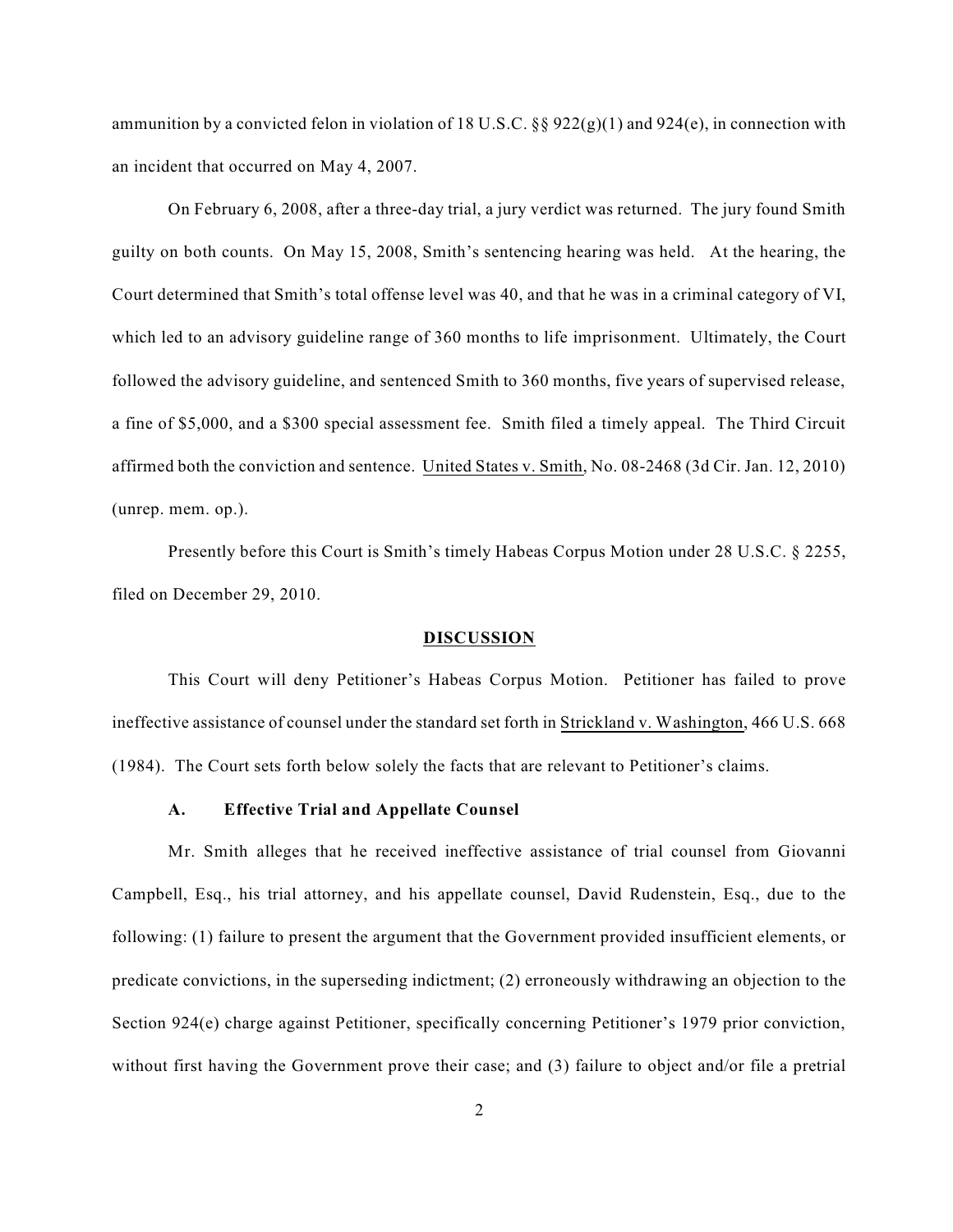motion concerning Petitioner's convictions predating the Sentencing Reform Act of 1984. However, the Government maintains, and this Court agrees, that Mr. Smith has failed to satisfy the standard set forth in Strickland v. Washington, 466 U.S. 668 (1984), making it appropriate for the Court to dismiss Smith's motion, and deny a certificate of appealability. The Court discusses each allegation in turn below.

In Strickland, the Supreme Court of the United States held that, in order for a defendant to prove ineffective assistance of counsel, he must satisfy a two-part test. Id. at 687. First, the defendant must show that his counsel's performance was deficient such that the attorney was not functioning as is required by the Sixth Amendment right to counsel. Id. Second, the deficient performance must prejudice the defense and as a result, the defendant must have been deprived of a fair trial. Id.

First, Petitioner Smith argues that his counsel was ineffective because they failed to submit the issue that his three prior convictions were not listed in the superseding indictment, and those convictions were not proven at trial. This issue, had it been asserted by Petitioner's counsel, would have been meritless.

Generally, it is not required for prior convictions to be listed in the indictment, nor do prior convictions need to be proven to the jury at trial. See Apprendi v. New Jersey, 530 U.S. 466, 490 (2000) (stating "*[o]ther than the fact of a prior conviction*, any fact that increases the penalty for a crime beyond the prescribed statutory maximum must be submitted to a jury, and proved beyond a reasonable doubt." (emphasis added)); United States v. Ordaz, 398 F.3d 236, 241 (3d Cir. 2005) (rejecting claims that prior convictions on which sentencing enhancements were based must be alleged in the indictment and proven to the jury); United States v. Mack, 229 F.3d 226, 231 (3d Cir 2000) (stating "[e]very circuit that has addressed the issue has concluded that formal, pretrial notice is not constitutionally mandated.").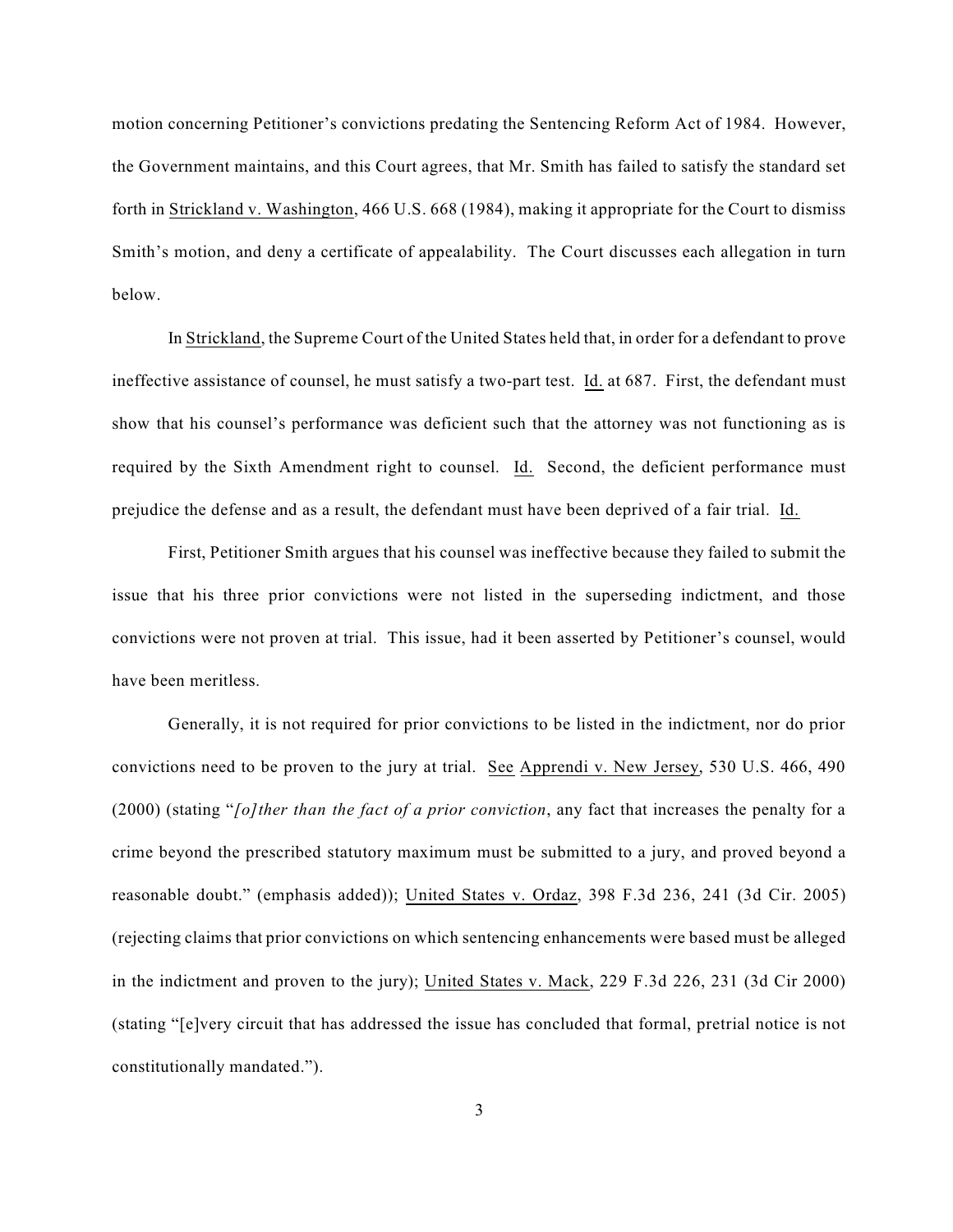Thus, it was appropriate that the superseding indictment in this case did not include Smith's three prior convictions. Moreover, it was also appropriate that the Government did notsubmit the issue of Smith's prior convictions to the jury. Petitioner Smith's prior convictions were properly recorded on the Presentence Investigation Report, and hissentencing was consistent with the calculationstherein. (Tr. Sentencing Hearing, May 15, 2008, at 30-31). Thus, the performance of Smith's counsel was not deficient for failing to raise this meritless issue.

Second, Petitioner Smith avers that his trial counsel was ineffective for failing to object to his 1980 conviction from the Philadelphia Court of Common Pleas Court being treated as a serious drug offense. Petitioner Smith personally objected to the submission of this conviction during his sentencing hearing (Tr. Sentencing Hearing, May 15, 2008, at 25). The record indeed shows that the offense in question constituted a serious drug offense, as certified documents show that Petitioner Smith was convicted for possession with intent to deliver methamphetamine (Gov't. Response in Opp'n. to Petitioner's Motion Pursuant to 28 U.S.C. § 2255, Ex. A).

The Government concedes that at sentencing, both the Probation Officer and Smith's trial counsel believed that a transcript, which was used to verify the nature of Smith's 1980 conviction, was from the guilty plea colloquy in Smith's Court of Common Pleas case. (Tr. Sentencing Hearing, May 15, 2008, at 6). Instead, the transcript obtained and used by the Probation Officer at sentencing was actually derived from the preliminary hearing in Smith's Court of Common Pleas case. The Supreme Court has stated that a preliminary hearing transcript is not enough to prove the nature of a conviction. Shephard v. United States, 544 U.S. 13 (2005) (finding that courts sentencing under the Armed Career Criminal Act, 18 U.S.C.§ 924(e), can review statutory elements, charging documents, and jury instructions to determine the nature of an earlier conviction after a jury trial). However, even if Smith's trial counsel's reliance of this preliminary hearing transcript rose to a level of deficient performance,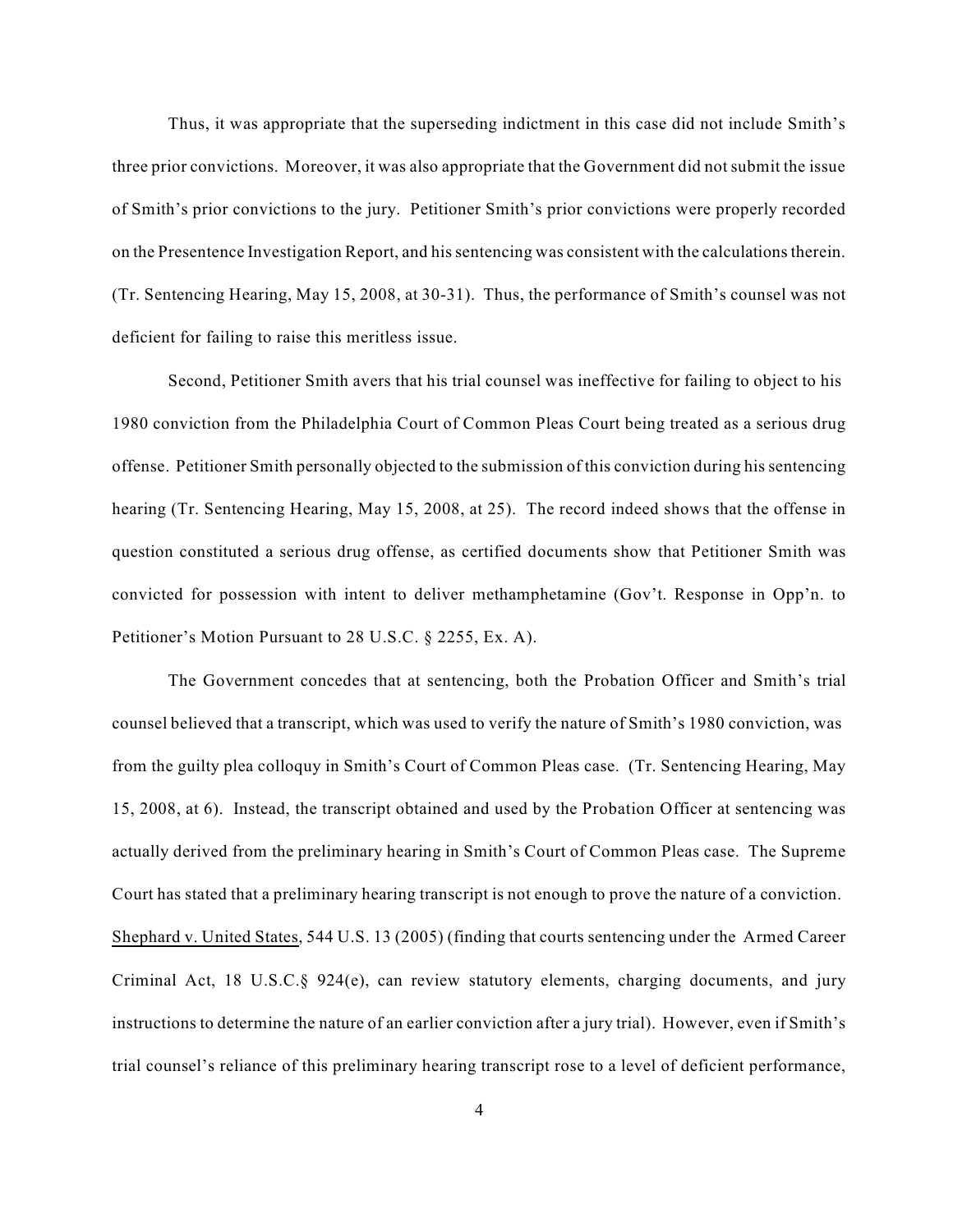there was no prejudice suffered by Petitioner Smith. To the contrary, the record shows that indeed, Petitioner Smith was properly characterized as a career criminal based on certified copies of Petitioner's felony convictions. Accordingly, Petitioner fails to show under the Strickland standard that his trial or appellate counsel's representation was ineffective concerning this issue.

Third, Petitioner Smith avers that his trial and appellate counsel should have objected to Petitioner's convictions that predated the enactment of the Sentencing Reform Act of 1984, 18 U.S.C. § 3551 et. seq. (the "Act"). In essence, Petitioner alleges that the sentencing guidelines that allowed the Court to consider his pre-1984 convictions are unconstitutional ex post facto violations. The Court finds that the prior convictions at issue were properly considered by the Court. Accordingly, Smith's counsel was not deficient in their representation concerning this issue.

During sentencing, the Court dismissed Petitioner's personal objection to the Court's consideration of such prior convictions, which Petitioner claimed were violative of the ex post facto clause of the Constitution. (Tr. Sentencing Hearing, May 15, 2008, at 20-22; 24-25). Petitioner Smith submits no legal basis for his claims that the Court's consideration of his pre- Act convictions amounted to an ex post facto violation.

Generally, the Sentencing Reform Act of 1984 prevents the Court from imposing sentences for offenses that occurred prior to the enactment of that statute. Moreover, the Court finds instructive the case of United States v. Brown, 879 F. Supp. 610 (S.D. Miss. 1995). In its findings, the Brown court faced with the same issue, stated that generally, "[a] criminal law is ex post facto if it is retrospective and disadvantages the offender by altering substantial personal rights." Id. at 612 (citations omitted).

Here, the Court was permitted, under the sentencing guidelines, to take into account Petitioner's past crimes. Such prior crimes of Petitioner were not elevated post facto, nor did the Court's consideration of such crimes during sentencing constitute a more burdensome punishment for the pre-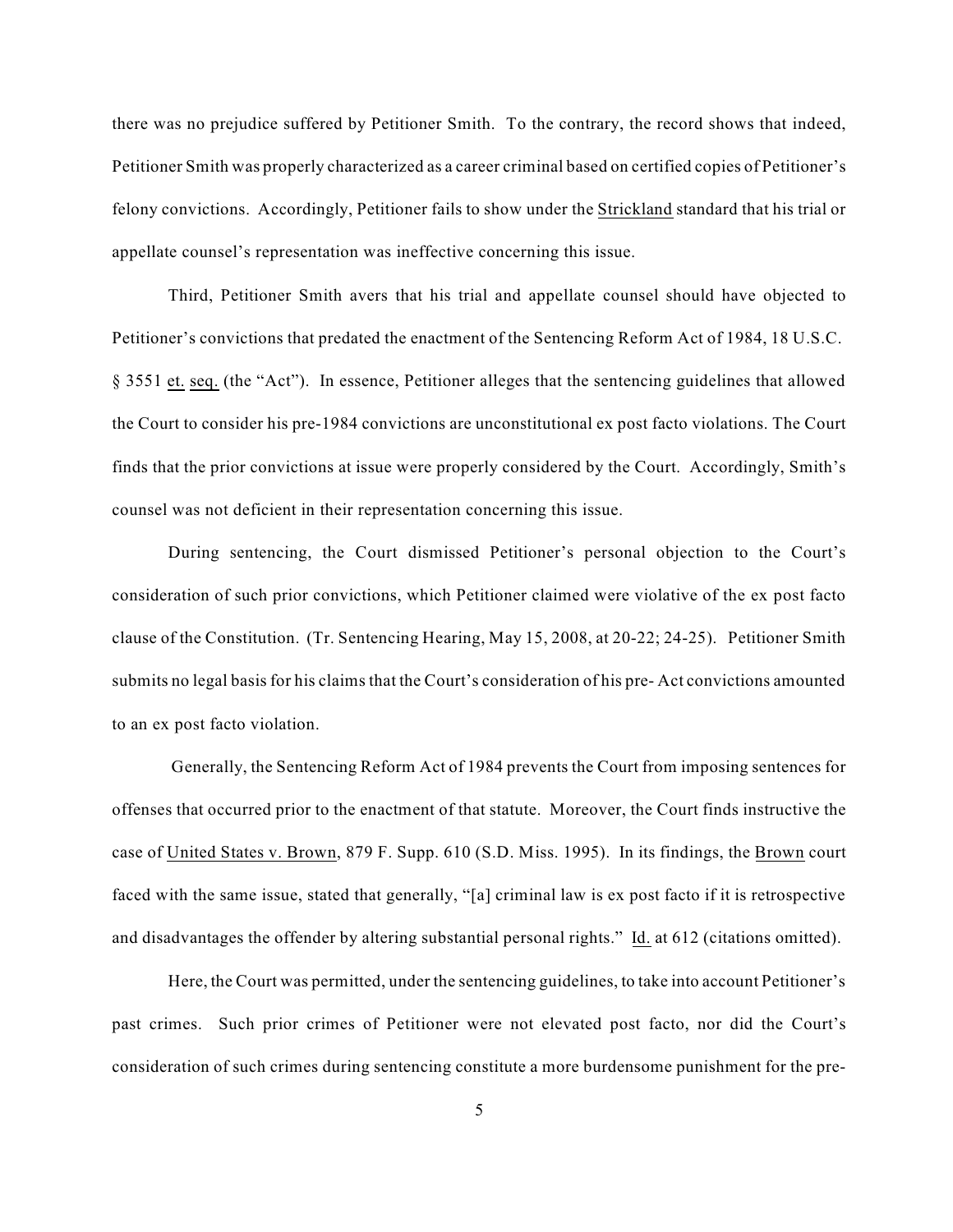1984 crimes that Smith committed. The Court simply took Petitioner's prior convictions, substantiated by certified documents as discussed above, and considered them as predicate acts that qualified Petitioner for career criminal status under the sentencing guidelines. Accordingly, the Court dismisses this claim.

Based on the above analyses, the Court finds that under the Strickland test, Petitioner Smith fails to demonstrate the deficient performance of his trial and appellate counsel.

## **B. Effective Post-Trial and Appellate Counsel**

Additionally, Petitioner Smith maintains that he received ineffective assistance of his post-trial and appellate counsel, David Rudenstein, Esq., due to counsel'srefusal to communicate with Petitioner. More specifically, Petitioner Smith contends that appellate counsel was ineffective because Mr. Rudenstein failed to respond directly to several letters sent to him by Petitioner, which concerned the issues of Petitioner's appeal. Further, Petitioner avers that on February 25, 2009, he filed with the Third Circuit Court of Appeals a Motion to Amend Mr. Rudenstein's post-trial brief. Additionally, Petitioner attempted to have new post-trial counsel appointed, through his motions filed with the Third Circuit in March, April, and May 2009. Petitioner Smith submits no evidence that Mr. Rudenstein failed to communicate with Petitioner. Thus, Petitioner's bald assertions concerning Mr. Rudenstein's unresponsiveness are unsupported, and fail to show deficient performance by Mr. Rudenstein under the Strickland standard. Thus, the Court finds this claim meritless.

# **C. No Certificate of Appealability**

The Court will deny the issuance of a certificate of appealability in this matter, as Petitioner